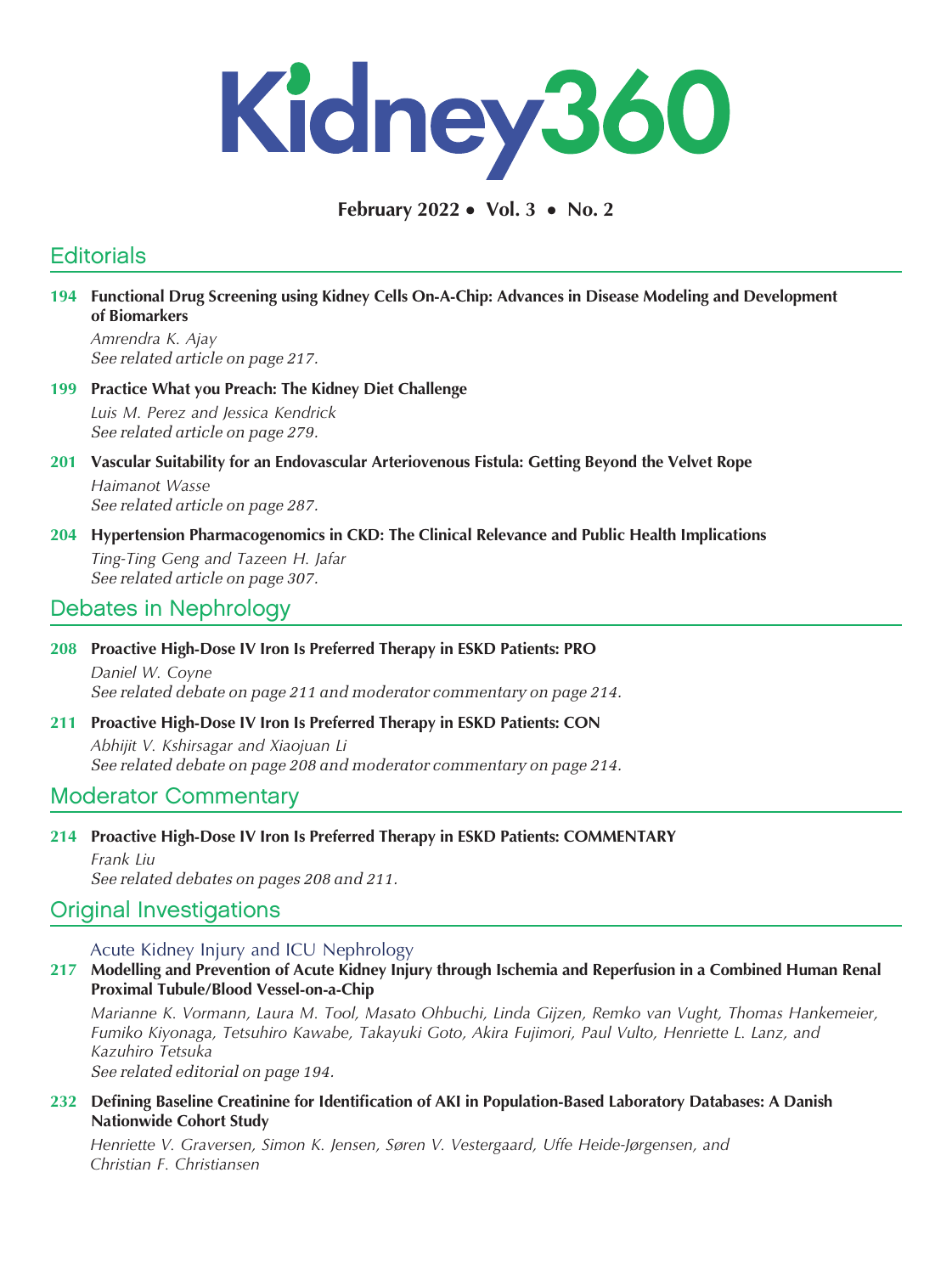#### 242 Short- and Long-Term Recovery after Moderate/Severe AKI in Patients with and without COVID-19

Siao Sun, Raji R. Annadi, Imran Chaudhri, Kiran Munir, Janos Hajagos, Joel Saltz, Minh Hoai, Sandeep K. Mallipattu, Richard Moffitt, and Farrukh M. Koraishy

#### Chronic Kidney Disease

#### 258 Abnormalities in Cardiac Structure and Function among Individuals with CKD: The COMBINE Trial

Ann A. Wang, Xuan Cai, Anand Srivastava, Pottumarthi V. Prasad, Stuart M. Sprague, James Carr, Myles Wolf, Joachim H. Ix, Geoffrey A. Block, Michel Chonchol, Kalani L. Raphael, Alfred K. Cheung, Dominic S. Raj, Jennifer J. Gassman, Amir Ali Rahsepar, John P. Middleton, Linda F. Fried, Roberto Sarnari, Tamara Isakova, and Rupal Mehta

#### 269 A Propensity Score–Matched Observational Study of Remdesivir in Patients with COVID-19 and Severe Kidney **Disease**

Rituvanthikaa Seethapathy, Sophia Zhao, Joshua D. Long, Ian A. Strohbehn, and Meghan E. Sise

Clinical Nephrology

### 279 The Kidney Diet Challenge: An Experiential Educational Experience

Sayna Norouzi, Kyle S. Liu, Edlyn Bustamante, Ton La Jr., William E. Mitch, Kurtis Pivert, Kristen A. Staggers, Blake Shusterman, Christina M. Yuan, and Rajeev Raghavan See related editorial on page 199.

### Dialysis

#### 287 Feasibility of Creation of an Endovascular Arteriovenous Fistula in Patients Undergoing Preoperative Vascular Mapping

Alian Al-Balas, Rakesh Varma, Kedar Sharbidre, Hassan Al-Balas, Ammar Almehmi, Ahmed Kamel Abdel Aal, Michelle L. Robbin, and Michael Allon See related editorial on page 201.

#### Glomerular and Tubulointerstitial Diseases

## 293 COVID-19 in Patients with Glomerular Disease: Follow-Up Results from the IRoc-GN International Registry

Meryl Waldman, Maria Jose Soler, Clara García-Carro, Liz Lightstone, Tabitha Turner-Stokes, Megan Griffith, Joan Torras, Laura Martinez Valenzuela, Oriol Bestard, Colin Geddes, Oliver Flossmann, Kelly L. Budge, Chiara Cantarelli, Enrico Fiaccadori, Marco Delsante, Enrique Morales, Eduardo Gutierrez, Jose A. Nino-Cruz, ˜ Armando J. Martinez-Rueda, Giorgia Comai, Claudia Bini, Gaetano La Manna, Maria F. Slon, Joaquin Manrique, Alejandro Avello, Raul Fernandez-Prado, Alberto Ortiz, Smaragdi Marinaki, Carmen Rita Martin Varas, Cristina Rabasco Ruiz, Milagros Sierra-Carpio, Rebeca García-Agudo, Gema Fernández Juárez, Alexander J. Hamilton, Annette Bruchfeld, Constantina Chrysochou, Lilian Howard, Smeeta Sinha, Tim Leach, Irene Agraz Pamplona, Umberto Maggiore, and Paolo Cravedi

### Hypertension

### 307 Pharmacogenomics of Hypertension in CKD: The CKD-PGX Study

Michael T. Eadon, Judith Maddatu, Sharon M. Moe, Arjun D. Sinha, Ricardo Melo Ferreira, Brent W. Miller, S. Jawad Sher, Jing Su, Victoria M. Pratt, Arlene B. Chapman, Todd C. Skaar, Ranjani N. Moorthi, for the CKD-PGX Investigators, Allon N. Friedman, Kimberly S. Collins, Nehal A. Sheth, Katherine M. Spiech, Asif A. Sharfuddin, Nupur Gupta, Ayman Hallab, Simit Doshi, Matthew D. Dollins, Emma M. Tillman, Elizabeth Rowe, Tyler Shugg, Chad A. Zarse, Jonathan W. Bazeley, Jay B. Wish, David S. Hains, Myda Khalid, Tae-Hwi Schwantes-An, and Elizabeth B. Medeiros See related editorial on page 204.

#### **Nephrolithiasis**

## 317 Association of Urine Findings with Metabolic Syndrome Traits in a Population of Patients with Nephrolithiasis

Virginia L. Hood, Kevan M. Sternberg, Desiree de Waal, John R. Asplin, Carley Mulligan, and Peter W. Callas

### **Transplantation**

#### 325 Collateral Effects and Mortality of Kidney Transplant Recipients during the COVID-19 Pandemic Christian Schmidt-Lauber, Christian Günster, Tobias B. Huber, Melissa Spoden, and Florian Grahammer